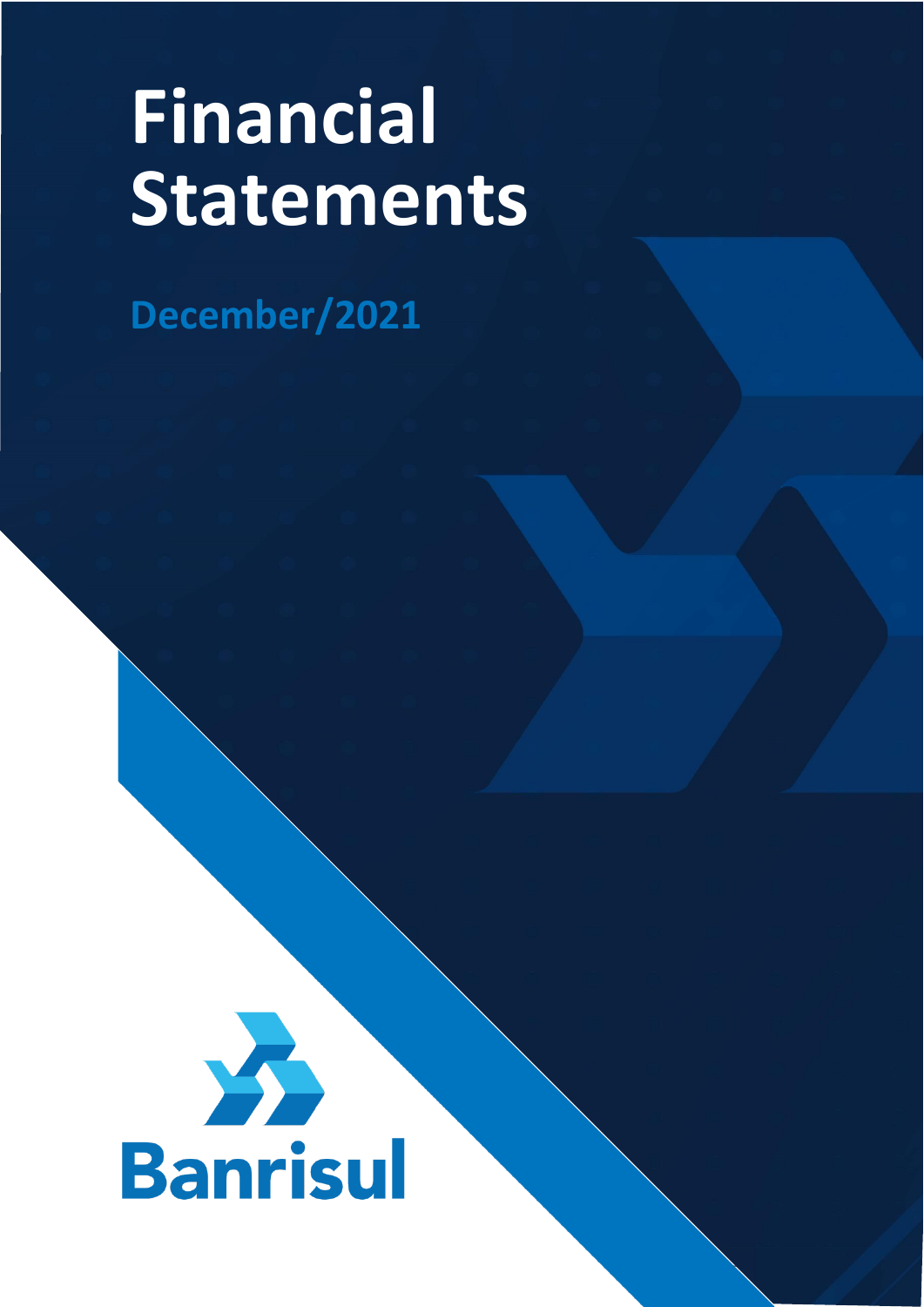# **Press Release**

This Press Release contains forward-looking statements, which not only relate to historic facts but also reflect the targets and expectations of the Company management. The terms "anticipate", "desire", "expect", "project", "plan", "intend" and similar words are intended to identify statements that necessarily involve known and unknown risks.

Known risks include uncertainties which are not limited to the impact of competitive services and pricing, acceptance of services by the market, Banrisul's and its competitors' services transactions, regulatory approval, currency fluctuations, changes in the mix of the portfolio of services and other risks described in the Company's reports. This Press Release is up to date and Banrisul may or may not update it with new information and/or future events.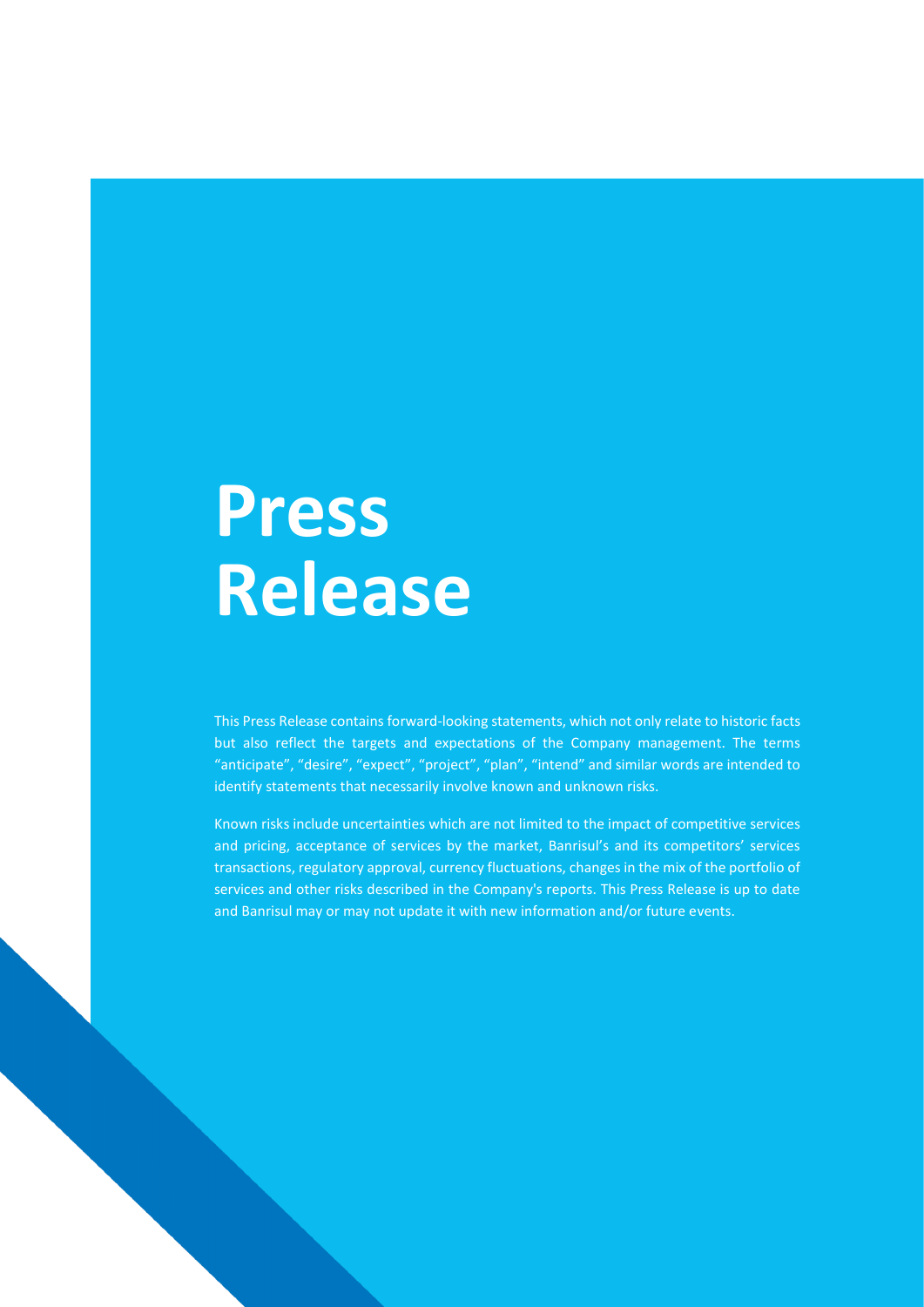# **Economic and Financial Indicators**

| Main Income Statement Accounts - R\$ Million                                                        | 2021           | 2020           | 4Q2021         | 3Q2021         | 2Q2021           | 1Q2021         | 4Q2020         | 2021/<br>2020      | 4Q2021/<br>3Q2021  |
|-----------------------------------------------------------------------------------------------------|----------------|----------------|----------------|----------------|------------------|----------------|----------------|--------------------|--------------------|
| Net Interest Income                                                                                 | 4,845.6        | 5,262.8        | 1,173.3        | 1,215.8        | 1,249.1          | 1,207.3        | 1,462.4        | $-7.9%$            | $-3.5%$            |
| Provisions for Expected Losses Associated with Credit                                               |                |                |                |                |                  |                |                |                    |                    |
| <b>Risk Expenses</b><br><b>Financial Income</b>                                                     | 787.8          | 1,501.5        | 155.7          | 284.5          | 217.8<br>1,291.7 | 129.8          | 401.3          | $-47.5%$           | $-45.3%$           |
| <b>Financial Expenses</b>                                                                           | 8,212.2        | 8,233.2        | 2,533.8        | 2,446.7        |                  | 1,939.9        | 1,510.6        | $-0.3%$            | 3.6%               |
| Income from Services and Fees                                                                       | 3,366.6        | 2,970.4        | 1,360.5        | 1,230.9        | 42.6             | 732.6          | 48.2           | 13.3%              | 10.5%              |
| Adjusted Administrative Expenses (1)                                                                | 1,972.2        | 1,955.4        | 515.6          | 495.7          | 482.3            | 478.5          | 521.3          | 0.9%               | 4.0%               |
| Adjusted Other Expenses                                                                             | 3,665.7        | 3,599.0        | 976.5          | 930.9          | 888.5            | 869.7          | 905.0          | 1.9%               | 4.9%               |
| Adjusted Other Income                                                                               | 1,041.3        | 891.0          | 279.5          | 300.5          | 209.0            | 252.3          | 230.1          | 16.9%              | $-7.0%$            |
| Adjusted Net Income                                                                                 | 530.7          | 457.9          | 198.6          | 121.8          | 110.4            | 99.8           | 148.2          | 15.9%              | 63.1%              |
| Net Income                                                                                          | 990.4          | 824.8          | 258.0          | 171.5          | 281.9            | 278.9          | 329.7          | 20.1%              | 50.5%              |
|                                                                                                     | 948.5          | 727.5          | 247.8          | 156.6          | 265.2            | 278.9          | 232.3          | 30.4%<br>Dec 2021/ | 58.2%<br>Dec 2021/ |
| Main Balance Sheet Accounts - R\$ Million                                                           | Dec 2021       | Dec 2020       | Dec 2021       | Sep 2021       | Jun 2021         | Mar 2021       | Dec 2021       | Dec 2020           | Sep 2021           |
| <b>Total Assets</b>                                                                                 | 104,575.8      | 91,822.9       | 104,575.8      | 101,648.6      | 98,063.0         | 95,432.1       | 91,822.9       | 13.9%              | 2.9%               |
| Securities <sup>(2)</sup>                                                                           | 35,819.4       | 35,432.6       | 35,819.4       | 38,487.4       | 37,646.2         | 37,141.4       | 35,432.6       | 1.1%               | $-6.9%$            |
| <b>Total Credit Portfolio</b>                                                                       | 41,042.0       | 37,605.8       | 41,042.0       | 38,701.8       | 36,640.1         | 36,852.2       | 37,605.8       | 9.1%               | 6.0%               |
| Loan Loss Provision                                                                                 | 2,629.8        | 2,763.1        | 2,629.8        | 2,693.3        | 2,673.3          | 2,700.7        | 2,763.1        | $-4.8%$            | $-2.4%$            |
| Past Due Loans > 90 Days                                                                            | 849.2          | 869.7          | 849.2          | 854.1          | 815.5            | 891.2          | 869.7          | $-2.4%$            | $-0.6%$            |
| Funds Raised and Under Management                                                                   | 84,900.0       | 80,457.7       | 84,900.0       | 81,188.1       | 79,121.1         | 78,577.4       | 80,457.7       | 5.5%               | 4.6%               |
| Shareholders' Equity                                                                                | 9,048.6        | 8,346.2        | 9,048.6        | 8,749.5        | 8,654.4          | 8,581.2        | 8,346.2        | 8.4%               | 3.4%               |
| Prudential Conglomerate Reference Equity                                                            | 9,021.8        | 6,821.2        | 9,021.8        | 6,831.2        | 6,697.1          | 6,694.2        | 6,821.2        | 32.3%              | 32.1%              |
| Average Shareholders' Equity                                                                        | 8,697.4        | 8,070.3        | 8,899.0        | 8,701.9        | 8,617.8          | 8,463.7        | 8,350.6        | 7.8%               | 2.3%               |
| <b>Average Total Assets</b>                                                                         | 98,199.3       | 86,686.2       | 103,112.2      | 99,855.8       | 96,747.5         | 93,627.5       | 90,995.1       | 13.3%              | 3.3%               |
| <b>Average Profitable Assets</b>                                                                    | 87,482.6       | 76,228.3       | 92,318.0       | 88,386.5       | 86,145.9         | 82,820.6       | 80,219.6       | 14.8%              | 4.4%               |
| Stock Market Information - R\$ Million                                                              | 2021           | 2020           | 4Q2021         | 3Q2021         | 2Q2021           | 1Q2021         | 4Q2020         | 2021/<br>2020      | 4Q2021/<br>3Q2021  |
| Interest on Own Capital / Dividends (3)                                                             | 382.2          | 218.2          | 58.7           | 105.1          | 125.4            | 93.1           | 117.2          | 75.2%              | $-44.2%$           |
| <b>Market Capitalization</b>                                                                        | 3,946.6        | 5,958.8        | 3,946.6        | 4,768.6        | 5,423.0          | 4,924.1        | 5,958.8        | $-33.8%$           | $-17.2%$           |
| Book Value Per Share                                                                                | 22.13          | 20.41          | 22.13          | 21.39          | 21.16            | 20.98          | 20.41          | 8.4%               | 3.4%               |
| Average Price per Share (R\$)                                                                       | 12.23          | 14.45          | 10.71          | 12.25          | 13.01            | 12.93          | 13.00          | $-15.4%$           | $-12.6%$           |
| Earnings per Share (R\$)                                                                            | 2.32           | 1.78           | 0.61           | 0.38           | 0.65             | 0.68           | 0.57           | 30.4%              | 58.2%              |
| <b>Financial Indexes</b>                                                                            | 2021           | 2020           | 4Q2021         | 3Q2021         | 2Q2021           | 1Q2021         | 4Q2020         |                    |                    |
| Adjusted ROAA (pa.) (4)                                                                             | 1.0%           | 1.0%           | 1.0%           | 0.7%           | 1.2%             | 1.2%           | 1.4%           |                    |                    |
| Adjusted ROAE (pa.) (5)                                                                             | 11.4%          | 10.2%          | 11.6%          | 7.9%           | 13.1%            | 13.2%          | 15.8%          |                    |                    |
|                                                                                                     |                |                |                |                |                  |                |                |                    |                    |
| Adjusted Efficiency Ratio <sup>(6)</sup><br>Net Interest Margin on Profitable Assets <sup>(7)</sup> | 58.1%<br>5.54% | 53.0%<br>6.90% | 58.1%<br>5.08% | 54.5%<br>5.50% | 54.0%<br>5.80%   | 53.5%<br>5.83% | 53.0%<br>7.29% |                    |                    |
| <b>Adjusted Operating Cost</b>                                                                      | 3.5%           | 3.9%           | 3.5%           | 3.5%           | 3.6%             | 3.7%           | 3.9%           |                    |                    |
| Default Rate > 90 Days (8)                                                                          | 2.07%          |                |                |                |                  |                |                |                    |                    |
| Coverage Ratio 90 days (9)                                                                          |                | 2.31%          | 2.07%          | 2.21%          | 2.23%            | 2.42%          | 2.31%          |                    |                    |
| Provisioning Index (10)                                                                             | 309.7%<br>6.4% | 317.7%         | 309.7%         | 315.3%         | 327.8%           | 303.1%         | 317.7%         |                    |                    |
| Basel Ratio (Prudential Conglomerate)                                                               | 18.4%          | 7.3%<br>15.8%  | 6.4%<br>18.47% | 7.0%<br>14.5%  | 7.3%<br>14.8%    | 7.3%<br>14.8%  | 7.3%<br>15.8%  |                    |                    |
| <b>Structural Indicators</b>                                                                        | Dec 2021       | Dec 2020       | Dec 2021       | Sep 2021       | Jun 2021         | Mar 2021       | Dec 2020       |                    |                    |
|                                                                                                     |                |                |                |                |                  |                |                |                    |                    |
| Branches <sup>(11)</sup>                                                                            | 497            | 507            | 497            | 499            | 500              | 502            | 507            |                    |                    |
| <b>Service Stations</b>                                                                             | 138            | 182            | 138            | 142            | 156              | 156            | 182            |                    |                    |
| <b>Electronic Service Stations</b>                                                                  | 427<br>9,002   | 418            | 427            | 414            | 418              | 426            | 418            |                    |                    |
| Employees                                                                                           |                | 9,280          | 9,002          | 9,080          | 9,156            | 9,224          | 9,280          |                    |                    |
| <b>Economic Indicators</b>                                                                          | 2021           | 2020           | 4Q2021         | 3Q2021         | 2Q2021           | 1Q2021         | 4Q2020         |                    |                    |
| <b>Effective Selic Rate</b>                                                                         | 4.42%          | 2.76%          | 1.85%          | 1.23%          | 0.79%            | 0.48%          | 0.47%          |                    |                    |
| Exchange Rate (R\$/USD - end of period)                                                             | 5.58           | 5.20           | 5.58           | 5.44           | 5.00             | 5.70           | 5.20           |                    |                    |
| Exchange Rate Variation (%)                                                                         | 7.39%          | 28.93%         | 2.59%          | 8.74%          | $-12.20%$        | 9.63%          | $-7.87%$       |                    |                    |
| IGP-M (General Market Price Index)                                                                  | 17.79%         | 23.14%         | 1.54%          | 0.80%          | 6.31%            | 8.27%          | 7.64%          |                    |                    |
| IPCA (Extended Consumer Price Index)                                                                | 10.06%         | 4.52%          | 2.96%          | 3.02%          | 1.68%            | 2.05%          | 3.13%          |                    |                    |

(1) Includes Adjusted Personnel Expenses and Other Administrative Expenses.

(2) Includes Derivatives, Interbank Deposits and Cash Equivalents and deduces Repurchase Obligations.

(3) Interest on Own Capital and Dividends paid credited and/or provisioned (before retention of income tax).

(4) Net Income / Average Total Asset. As of 2Q2020, the indicator for the year is obtained by multiplying the division quotient by the number of periods.

(5) Net Income / Average Shareholders' Equity. As of 2Q2020, the indicator for the year is obtained by multiplying the division quotient by the number of periods. (6) Efficiency Ratio for the last 12 months. Personnel Expenses + Other Administrative Expenses / Financial Margin + Income from Services and Fees + (Other Income – Other Expenses).

(7) As of 2Q2020, the indicator for the year is obtained by multiplying the division quotient by the number of periods.

(8) Past Due Loans > 90 days / Total Credit Portfolio.

(9) Provisions for Expected Losses Associated with Credit Risk/ Past Due Loans > 90 days.

(10) Provisions for Expected Losses Associated with Credit Risk/ Credit Portfolio.

(11) On June 9, 2021, the Board of Directors approved the voluntary termination of the activities of the Miami branch, started on June 30, 2021.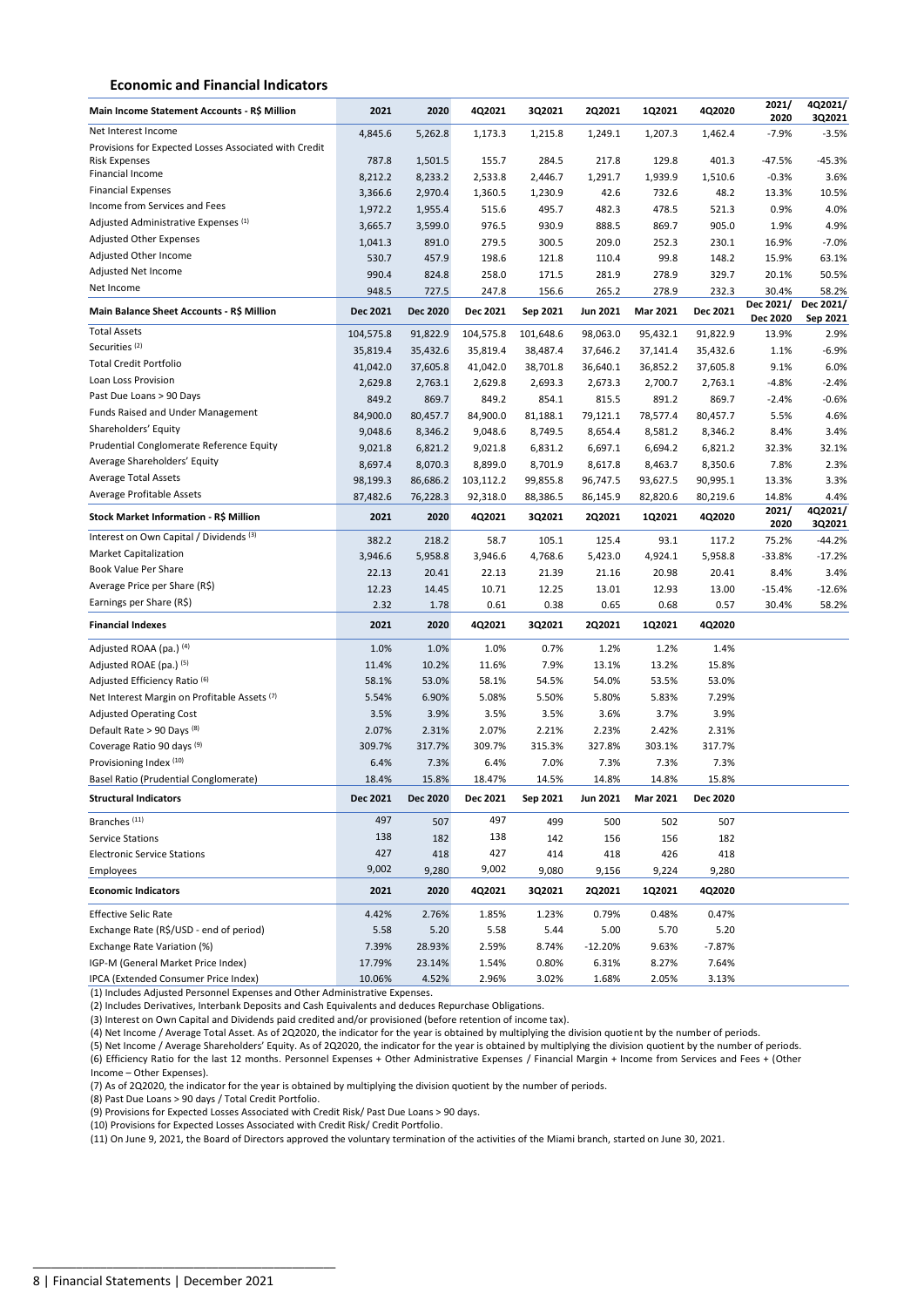# **BUSINESS SCENARIO**

Since the beginning of the Covid-19 pandemic, Banrisul has directed efforts to guarantee access to banking services to customers and non-customers, investing in technological improvements and adaptations, in compliance with the health and safety protocols established by the authorities.

Among numerous measures, Banrisul adopted work shift schedules, remote work and on-site service, adjusted the customer service model at the branches, initially scheduling appointments as a preferential way, and made it mandatory due to the worsening of the pandemic; with the evolution of scenario, it was possible to adhere to the hybrid service format. In the fourth quarter, Banrisul kept customer service by demand at branches, more dynamically, safe and comfortable. Employees in the administrative areas, beginning in October had staggered and safely returned to work in person.

Faced with the challenges of the year of 2021, the Bank invested in initiatives to expand the product portfolio and the relationship with customers, to promote administrative efficiency and the economic and social development. The effects of the pandemic and initiatives for the period are detailed in the Management Report, as well as in note to the financial statements.

Following the strategy of revenue diversification and business optimization related to the sale of security products, in January 2021, **Banrisul Corretora de Seguros S.A.** started operations, a wholly-owned subsidiary of the holding company Banrisul Seguridade Participações S.A., a company whose capital is wholly owned by Banrisul. Banrisul Corretora de Seguros gradually absorbed Banrisul's insurance operations.

Also in January 2021, Banrisul issued a **new subordinated debt**, in the amount of US\$300 million, with interest of 5.375% p.a. The Notes have a 10-year term, with a 5-year repurchase option. Subordinated Debt was authorized, to make up the Tier II Capital, by the Central Bank of Brazil on October 25, 2021.

Digital transformation through development of new business and technology models has been the path taken by Banrisul. In the year of 2021, iniatives were created, such as **BanriHub,** which supports actions and projects that boost the innovation ecosystem in Rio Grande do Sul, one of them was **BanriTech**, startup acceleration program; in November, at the end of the first acceleration cycle, were known the startups that had the best performance in the Program and were classified on Pitch Day to present their businesses for a board of specialists from Banrisul, Tecnopuc and the innovation ecosystem. In September, BanriTech's physical space, **Hub.Space**, was inaugurated, which will be a coworking for startups. Banrisul also participate in the inauguration and has been contributing as master sponpor to NAVI, a Hub that works promoting statups focusing on Artificial Intelligence and emerging technologies.

Regarding **Open Banking**, in January 2021, the Banrisul implemented Phase 1, referring to the sharing of data from the service channels, products and services available to customers. From August 2021, given the greater complexity, Phase 2 was staggered implemented, which enables the sharing, between Banrisul and other institutions, based on the client's consent, of registration and financial data, in accordance with the Central Bank of Brazil schedule. In October, during Phase 3, the staggered implementation of instant payment (PIX) began and, finally, Phase 4 is under development, with completion expected in March 2022, focusing on data on insurance, investments, exchange operations and accreditation.

Among the advances in **sustainability**, stand out in the period initiatives related to climate change, including the creation of the Sustainability Committee, adherence to the Brazilian GHG Protocol Program, with the official publication of the first greenhouse gas inventory and the receivement of Silver Stamp, as well as projects that contribute to the mitigation of greenhouse gas and contributing to the transition to a low carbon economy, such as the Renewable Energy Project and adherence to CDP - Carbon Disclosure Project. In the fourth quarter, Banrisul began to count on the services of a specialized consultancy to improve the strategic management of sustainability and mitigation of greenhouse gases.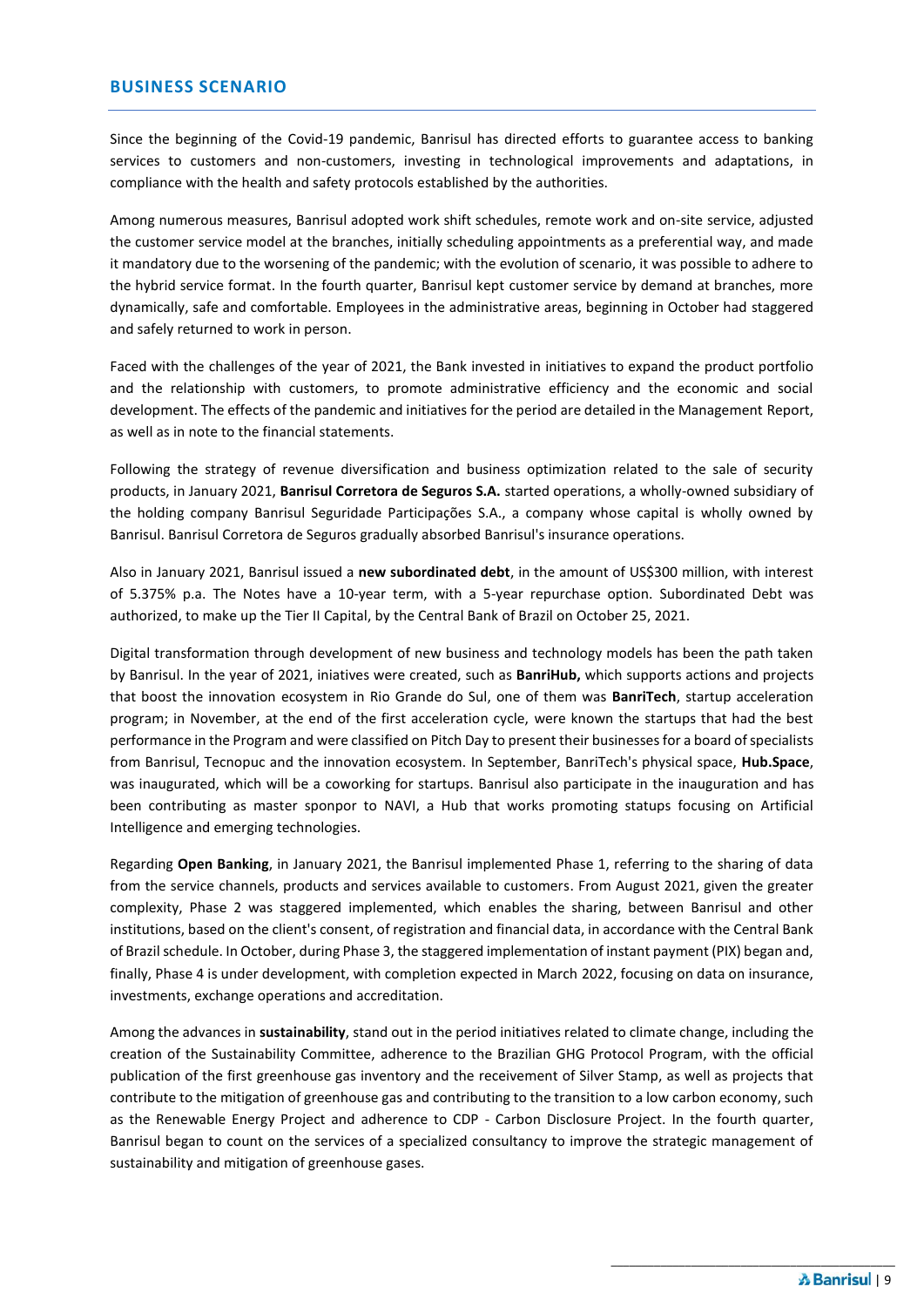# **FINANCIAL HIGHLIGHTS**

The summary of Banrisul's 2021 and 4Q2021 results are presented below. The Analysis of Performance, Management Report, Financial Statements and the Accompanying Notes are available on the Bank's website, www.banrisul.com.br/ri.

# **Key Items of the Income Statement - R\$ Million**

|                                         | 2021    | 2020    | 402021  | 3Q2021  | 202021  | 1Q2021  | 402020  | 2021/<br>2020 | 4Q2021/<br>3Q2021 |
|-----------------------------------------|---------|---------|---------|---------|---------|---------|---------|---------------|-------------------|
| Net Interest Income                     | 4.845.6 | 5.262.8 | 1.173.3 | 1.215.8 | 1.249.1 | 1.207.3 | 1.462.4 | $-7.9%$       | $-3,5%$           |
| Loan loss provision expenses            | 787.8   | 1.501.5 | 155.7   | 284.5   | 217.8   | 129.8   | 401.3   | $-47,5%$      | $-45,3%$          |
| Income from Services and Fees           | 1.972.2 | 1.955.4 | 515.6   | 495.7   | 482.3   | 478.5   | 521.3   | 0,9%          | 4,0%              |
| <b>Adjusted Administrative Expenses</b> | 3.665.7 | 3.599.0 | 976.5   | 930.9   | 888.5   | 869.7   | 905.0   | 1,9%          | 4,9%              |
| <b>Adjusted Operating Income</b>        | 1.432.1 | 1.272.4 | 366.5   | 218.5   | 420.9   | 426.2   | 491.7   | 12.6%         | 67,7%             |
| Adjusted Net Income                     | 990.4   | 824.8   | 258.0   | 171.5   | 281.9   | 278.9   | 329.7   | 20,1%         | 50,5%             |
| Net Income                              | 948.5   | 727.5   | 247.8   | 156.6   | 265.2   | 278.9   | 232.3   | 30.4%         | 58,2%             |

**Net income** reached R\$948.5 million in the year of 2021, 30.4% or R\$221.1 million above the net income for the same period in 2020. Net income of 2021 was impacted by the adjustment of the provision for tax contingencies and the associated tax effect, events were treated, for the purposes of income analysis, as not recurrent. **Adjusted net income** for non-recurring events reached R\$990.4 million in 2021, 20.1% or R\$165.5 million above the net income in 2020. In 4Q2021, adjusted net income totaled R\$258.0 million, a decrease of 21.7% or R\$71.6 million compared to 4Q2020 adjusted net income and an increase of 50.5% or R\$86.5 million from 3Q2021 adjusted net income.

The **adjusted performance** recorded by Banrisul in 2021 compared to 2020 reflects especially (i) lower loan loss provision expenses, (ii) decreased net interest income, (iii) increase in adjusted administrative expenses, and (iv) increase in other adjusted expenses net of other income. In comparison between 4Q2021 and 3Q2021, the adjusted performance reflects, in particular (i) lower loan loss provision expenses, (ii) higher flow in other adjusted income, net of other expenses, (iii) decrease in net interest income (iv) increase in administrative expenses, and (vi) consequent higher volume of income taxes.

**Net interest income** for 2021 reached R\$4,845.6 million, decreasing 7.9% or R\$417.1 million compared to 2020, mainly reflecting the increase in interest expenses, in a scenario of increase in Selic Rate. In 4Q2021, net interest income amounted to R\$1,173.3 million, a decrease of 3.5% or R\$42.5 million compared to 3Q2021, trend that reflects, in particular, a greater increase in interest expenses compared to the increase in interest income, in a context that associates increase in the Selic rate and increase in volume of credit loans.

**Loan loss provision expenses** reached R\$787.8 million in 2021, decreasing 47.5% or R\$713.7 million compared to 2020, reflecting, in particular, the rollover of the portfolio by risk rating, impacted by the economic scenario, and the decrease in volume of default credit. In 4Q2021, these expenses totaled R\$155.7 million, a decrease of 45.3% or R\$128.8 million compared to 3Q2021, due to the rollover of the portfolio by risk rating and the lower recovery of written off credit, which is fully provisioned.

**Income from services and banking fees** reached R\$1,972.2 million in 2021, stable from 2020. In 4Q2021, these revenues amounted to R\$515.6 million, increasing 4.0% or R\$19.9 million from 3Q2021, mostly due to increase in acquiring network's revenues.

**Administrative expenses**, comprised of personnel and other administrative expenses, totaled R\$3,665.7 million in 2021, mostly stable from 2020. In 4Q2021, administrative expenses totaled R\$976.5 million, an increase of 4.9% or R\$45.5 million compared to 3Q2021. **Personnel expenses** totaled R\$1,906.6 million in 2021, a decrease of 3.2% or R\$63.3 million compared to the adjusted expenses of 2020, mostly reflecting the collective wage agreement and the resignation of employees within the Voluntary Termination Plan. In 4Q2021, personnel expenses totaled R\$506.5 million, an increase of 4.0% or R\$19.3 million compared to 3Q2021, mostly reflecting the collective wage agreement. **Other administrative expenses** totaled R\$1,759.1 million in 2021, an increase of 8.0% or R\$130.0 million compared to 2020, mainly influenced by the increase in expenses with specialized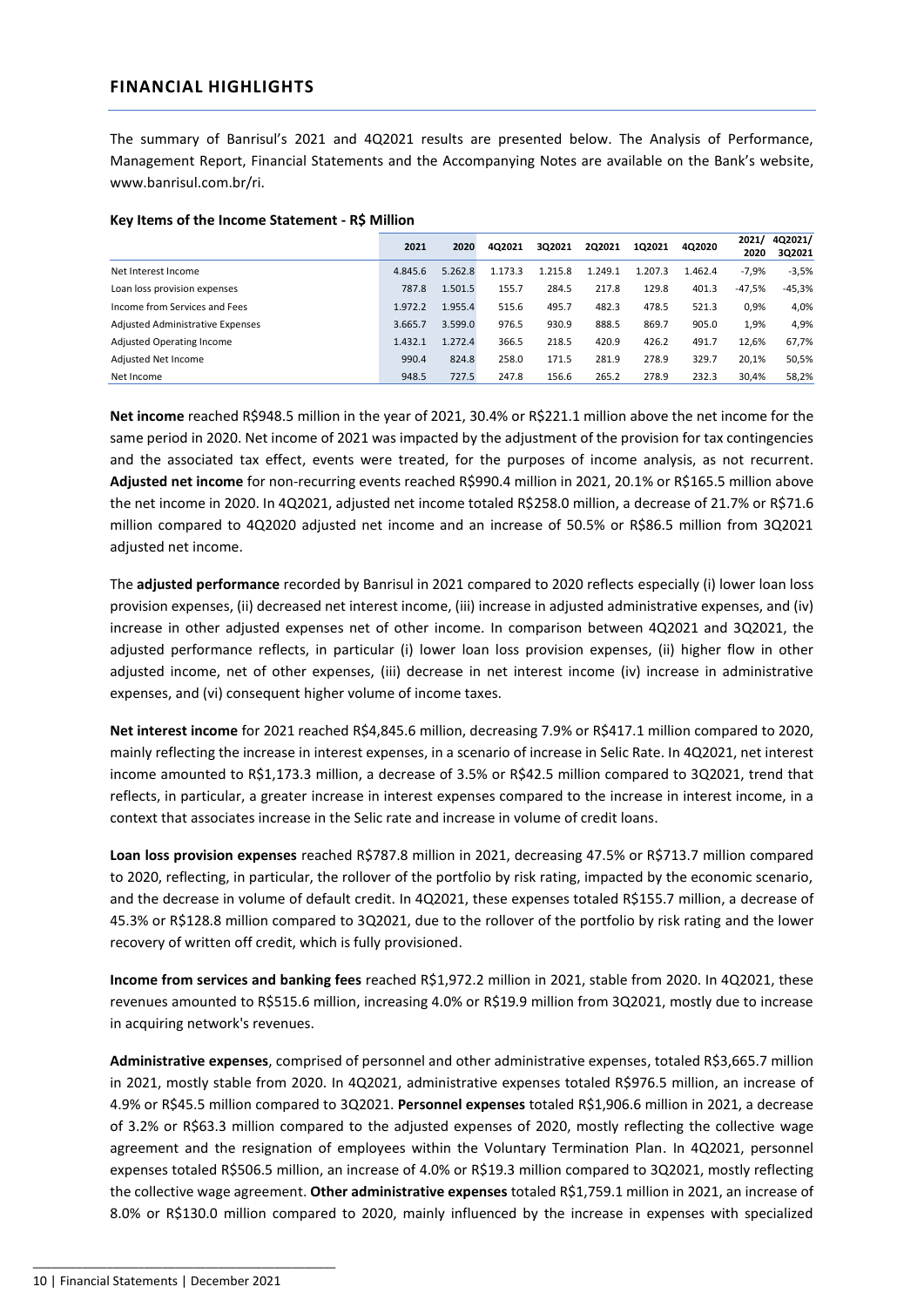technical services, third-party services and expenses with amortization and depreciation. In 4Q2021, other administrative expenses totaled R\$470.0 million, an increase of 5.9% or R\$26.2 million compared to 3Q2021, mainly influenced by the increase in expenses with third-party services, expenses with advertising, promotions and publicity and expenses with rentals and condominium fees.

**The reconciliation between reported and managerial net income** is presented below, and considers the nonrecurring events. ROE, ROA and efficiency ratio are calculated based on adjusted net income.

|                                                     | 2021                                                                                                                                                                                                                                       | 2020    | 4Q2021 | 3Q2021                   | 2Q2021 | 1Q2021                   | 4Q2020  |  |  |  |
|-----------------------------------------------------|--------------------------------------------------------------------------------------------------------------------------------------------------------------------------------------------------------------------------------------------|---------|--------|--------------------------|--------|--------------------------|---------|--|--|--|
| Adjusted Net Income                                 | 990.4                                                                                                                                                                                                                                      | 824.8   | 258.0  | 171.5                    | 281.9  | 278.9                    | 329.7   |  |  |  |
| Adjustments                                         | (41.8)                                                                                                                                                                                                                                     | (97.3)  | (10.3) | (14.9)                   | (16.7) | $\overline{\phantom{a}}$ | (97.3)  |  |  |  |
| Voluntary Termination Plan (1)                      | $\overline{\phantom{a}}$                                                                                                                                                                                                                   | (177.0) |        |                          |        | $\overline{\phantom{a}}$ | (177.0) |  |  |  |
| Provision for Tax Contingencies (2)                 | (76.0)                                                                                                                                                                                                                                     |         |        | $\sim$                   | (76.0) | $\overline{\phantom{a}}$ |         |  |  |  |
| Tax Effects <sup>(3)</sup>                          | 34.2                                                                                                                                                                                                                                       | 79.6    |        | $\overline{\phantom{a}}$ | 34.2   | $\overline{\phantom{a}}$ | 79.6    |  |  |  |
| Tax Credits - CSLL Law No. 14,183/21 <sup>(4)</sup> |                                                                                                                                                                                                                                            |         | (10.3) | (14.9)                   | 25.2   |                          |         |  |  |  |
| Net Income                                          | 948.5                                                                                                                                                                                                                                      | 727.5   | 247.8  | 156.6                    | 265.2  | 278.9                    | 232.4   |  |  |  |
| <b>Adjusted ROAA</b>                                | 1.0%                                                                                                                                                                                                                                       | 1.0%    | 1.0%   | 0.7%                     | 1.2%   | 1.2%                     | 1.4%    |  |  |  |
| <b>Adjusted ROAE</b>                                | 11.4%                                                                                                                                                                                                                                      | 10.2%   | 11.6%  | 7.9%                     | 13.1%  | 13.2%                    | 15.8%   |  |  |  |
| Adjusted Efficiency Ratio <sup>(5)</sup>            | 58.1%                                                                                                                                                                                                                                      | 53.0%   | 58.1%  | 54.5%                    | 54.0%  | 53.5%                    | 53.0%   |  |  |  |
|                                                     | $\mathcal{U} \cap \mathcal{U}$ , and the set of the set of the set of the set of the set of the set of the set of the set of the set of the set of the set of the set of the set of the set of the set of the set of the set of the set of |         |        |                          |        |                          |         |  |  |  |

## **Accounting Net Income Statement X Adjusted Net Income - R\$ Million and %**

(1) Costs accounted for under the Voluntary Termination Plan refer to 901 employees; of this total, 97.1% or 875 employees had already left the Bank under the Voluntary Termination Plan by the end of December 2021.

(2) Provision arising from the review of parameters and progress of the lawsuit related to income tax and social contribution on the deduction of expenses from the settlement of the actuarial deficit at the Banrisul Social Security Foundation, evoked by the Federal Revenue Service for the period 1998 to 2005 (Note 19b). (3) Refers to Voluntary Termination Plan and Provision for Tax Contingencies.

(4) Refers to the update of the installments to be realized of deferred tax credits and debts, due to the enactment of Law No. 14,183/21, which increases from 20% to 25% the CSLL rate for the financial sector, in the period between 07/01/2021 and 12/31/2021.

(5) Personnel Expenses + Other Administrative Expenses / Financial Margin + Income from Services and Fees + (Other Income – Other Expenses). Considers the last 12 months.

**Adjusted ROAE** reached 11.4% in 2021, 1.2 pp. above adjusted ROAE of 2020, reflecting particularly the lower flow of loan loss provision expenses, trend offset by decrease in net interest income, increase in other adjusted expenses net of other revenues and adjusted administrative expenses.

**Adjusted efficiency ratio** reached 58.1% in 2021 compared to 53.0% in 2020. The trajectory of the efficiency ratio reflects the decrease of the financial margin and stability in income from services and fees, as well as the increase in other adjusted expenses net of other income, compared to the increase in adjusted administrative expenses.

# **OPERATIONAL HIGHLIGHTS**

**Total assets** reached R\$104,575.8 million in December 2021, an increase of 13.9% or R\$12,752.9 million compared to December 2020 and 2.9% or R\$2,927.2 million compared to September 2021. The main components of assets and liabilities will be discussed below.

## **Asset Evolution Statement - R\$ Million**

|                                   | Dec 2021  | Sep 2021  | <b>Jun 2021</b> | Mar 2021 | <b>Dec 2020</b> | Dec 2021/<br>Dec 2020 | Dec 2021/<br>Sep 2021 |
|-----------------------------------|-----------|-----------|-----------------|----------|-----------------|-----------------------|-----------------------|
| <b>Total Assets</b>               | 104.575.8 | 101.648.6 | 98.063.0        | 95.432.1 | 91.822.9        | 13.9%                 | 2.9%                  |
| <b>Credit Operations</b>          | 41.042.0  | 38.701.8  | 36.640.1        | 36.852.2 | 37.605.8        | 9.1%                  | 6.0%                  |
| Securities <sup>(1)</sup>         | 35.819.4  | 38.487.4  | 37.646.2        | 37.141.4 | 35.432.6        | 1.1%                  | $-6.9%$               |
| Funds Raised and Under Management | 84.900.0  | 81.188.1  | 79.121.1        | 78.577.4 | 80.457.7        | 5.5%                  | 4.6%                  |
| Shareholders' Equity              | 9,048.6   | 8.749.5   | 8.654.4         | 8.581.2  | 8.346.2         | 8.4%                  | 3.4%                  |

(1) Includes derivative financial instruments, interbank investments and cash equivalents, net of repo transactions.

**Credit assets** reached R\$41,042.0 million in December 2021, an increase of 9.1% or R\$3,436.2 million compared to December 2020, mainly influenced by the increase of R\$1,458.1 million in non-earmarked credit and of R\$1,444.5 million in rural loans. Compared to September 2021, the credit portfolio increased 6.0% or R\$2,340.2 million mostly influenced by the increase of R\$1,388.6 million in non-earmarked credit, of R\$424.6 million in rural loans and of R\$277.3 million in real estate loans.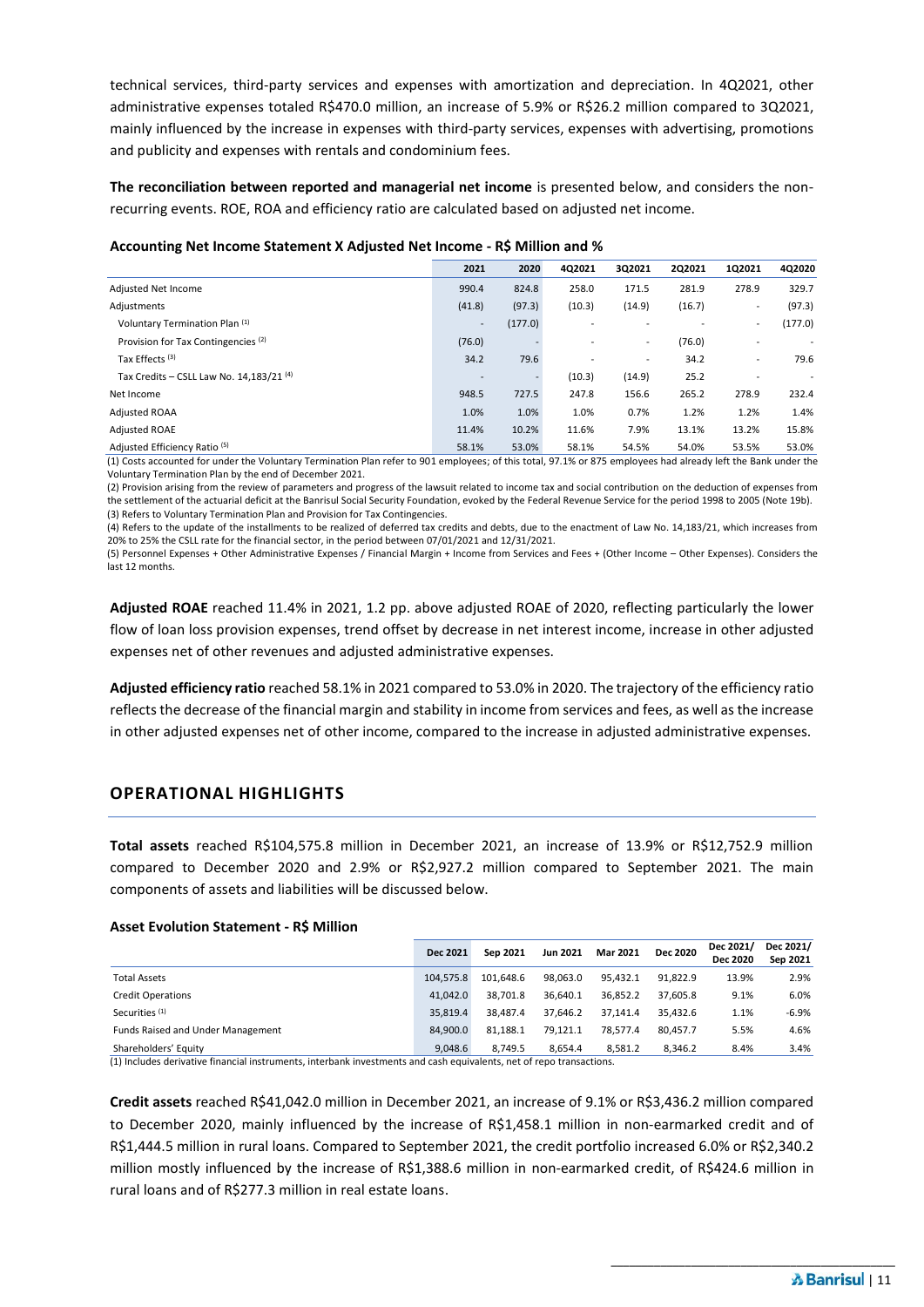## **Statement of the Credit Portfolio - R\$ Million**

|                               | Dec 2021 | % Total<br>Crédito | Sep 2021 | Jun 2021 | Mar 2021 | Dec 2020 | Dec 2021/<br><b>Dec 2020</b> | Dec 2021/<br>Sep 2021 |
|-------------------------------|----------|--------------------|----------|----------|----------|----------|------------------------------|-----------------------|
| Foreign Exchange              | 814.5    | 2.0%               | 639.6    | 518.7    | 502.4    | 510.4    | 59.6%                        | 27.3%                 |
| Commercial                    | 30,345.5 | 73.9%              | 28,956.9 | 28,059.4 | 28,136.2 | 28,887.4 | 5.0%                         | 4.8%                  |
| Individuals                   | 23,129.0 | 56.3%              | 22,164.0 | 21,861.8 | 21,873.5 | 22,278.0 | 3.8%                         | 4.4%                  |
| Payroll <sup>(1)</sup>        | 18,443.1 | 44.9%              | 17,557.3 | 17,148.4 | 16,943.5 | 17,057.1 | 8.1%                         | 5.0%                  |
| Other                         | 4,685.9  | 11.4%              | 4,606.7  | 4,713.3  | 4,930.0  | 5,220.9  | $-10.2%$                     | 1.7%                  |
| Companies                     | 7,216.4  | 17.6%              | 6,792.8  | 6,197.6  | 6,262.7  | 6,609.4  | 9.2%                         | 6.2%                  |
| <b>Working Capital</b>        | 5,480.5  | 13.4%              | 5,073.2  | 4,563.7  | 4,527.8  | 4,873.7  | 12.4%                        | 8.0%                  |
| Other                         | 1,736.0  | 4.2%               | 1,719.6  | 1,633.8  | 1,734.9  | 1,735.6  | 0.0%                         | 1.0%                  |
| Long-term Financing           | 610.3    | 1.5%               | 535.3    | 506.9    | 530.2    | 569.1    | 7.2%                         | 14.0%                 |
| Real Estate Financing         | 4,319.8  | 10.5%              | 4,042.5  | 4,077.6  | 4,104.9  | 4,125.6  | 4.7%                         | 6.9%                  |
| <b>Agricultural Financing</b> | 4,836.7  | 11.8%              | 4,412.1  | 3,361.0  | 3,459.3  | 3,392.2  | 42.6%                        | 9.6%                  |
| Other $(2)$                   | 115.1    | 0.3%               | 115.4    | 116.5    | 119.2    | 121.1    | $-4.9%$                      | $-0.2%$               |
| Total                         | 41,042.0 | 100.0%             | 38,701.8 | 36,640.1 | 36,852.2 | 37,605.8 | 9.1%                         | 6.0%                  |

(1) Credits linked to portfolio acquired in assignment.

(2) Includes leasing and public sector.

**Securities, included derivatives, interbank investments and cash availabilities** totaled R\$46,541.2 million in December 2021, which, deducted of repurchase agreements, presented a net balance of R\$35,819.4 million, an increase of 1.1% or R\$386.9 million compared to December 2020, mainly reflecting the direction of resources for the increase of 9.1% in the loan portfolio. Compared to September 2021, these investments recorded decrease of 6.9% or R\$2,668.0 million, reflecting, especially, the direction of resources for the increase of 6.0% in the loan portfolio, as well as the increase in the amount collected in compulsory deposits at Bacen, due to the increase in the rate of compulsory on time deposits.

**Funds raised and under management**, comprised of deposits, bank notes, subordinated debt and third-party funds, totaled R\$84,900.0 million in December 2021, an increase of 5.5% or R\$4,442.3 million in twelve months, influenced by the increase in deposits, subordinated debt, facing the foreign raising that took place in January 2021, and increase in funds under management, trend offset by the decrease in bank notes. In the last three months, funds under management increased 4.6% or R\$3,711.9 million influenced, mostly, by the balance of foreign funding, that took place in January 2021, that has been reclassified afther the Bacen authorization to compose Tier II Capital, in October 2021.

**Shareholders' equity** reached R\$9,048.6 million in December 2021, an increase of 8.7% or R\$702.4 million compared to December 2020 and of 3.4% or R\$299.1 million compared to September 2021. The evolution of equity in both comparatives reflects, in particular, the incorporation of net income, the payment of interest on equity and payment and/or provisioning of dividends, the reassessment of actuarial liabilities on postemployment benefits pursuant to the procedures set forth by CPC 33 (R1) and exchange variation adjustments on the equity of foreign branches.

Banrisul paid and provisioned R\$1,010.9 million in **taxes and contributions** in 2021. Taxes withheld and paid, directly levied on financial intermediation and other payments, amounted to R\$915.2 million in the period.

## **Other Indicators - %**

|                                             | 2021   | 2020   | 402021 | 302021 | 202021 | 102021 | 4Q2020 |
|---------------------------------------------|--------|--------|--------|--------|--------|--------|--------|
| Net Interest Margin                         | 5.54%  | 6.90%  | 5.08%  | 5.50%  | 5.80%  | 5.83%  | 7.29%  |
| Basel Ratio (Prudential Conglomerate)       | 18.4%  | 15.8%  | 18.4%  | 14.5%  | 14.8%  | 14.8%  | 15.8%  |
| Loan Portfolio Normal Risk / Total Credit   | 91.6%  | 89.9%  | 91.6%  | 90.9%  | 90.0%  | 89.9%  | 89.9%  |
| Loan Portfolio Risks 1 and 2 / Total Credit | 8.4%   | 10.1%  | 8.4%   | 9.1%   | 10.0%  | 10.1%  | 10.1%  |
| Default Rate > 90 Days                      | 2.07%  | 2.31%  | 2.07%  | 2.21%  | 2.23%  | 2.42%  | 2.31%  |
| Cover Ratio > 90 Days (1)                   | 309.7% | 317.7% | 309.7% | 315.3% | 327.8% | 303.1% | 317.7% |
| Provision Ratio <sup>(2)</sup>              | 6.4%   | 7.3%   | 6.4%   | 7.0%   | 7.3%   | 7.3%   | 7.3%   |

(1) Provisions for Expected Losses Associated with Credit Risk / Past Due Loans > 90 days.

(2) Provisions for Expected Losses Associated with Credit Risk / Credit Portfolio.

The **NIM** decrease from 2020 to 2021 reflects the increase in financial expenses and smaller representativeness in loan portfolio in volume of profitable assets in the period, in a context of increase in Selic Rate.

The **90-day default rate** reached 2.07% in December 2021, decreasing 0.24 pp. in twelve months and 0.14 pp. in three months. The balance of 90-day past due credit reached R\$849.2 million in December 2021, decreasing 2.4%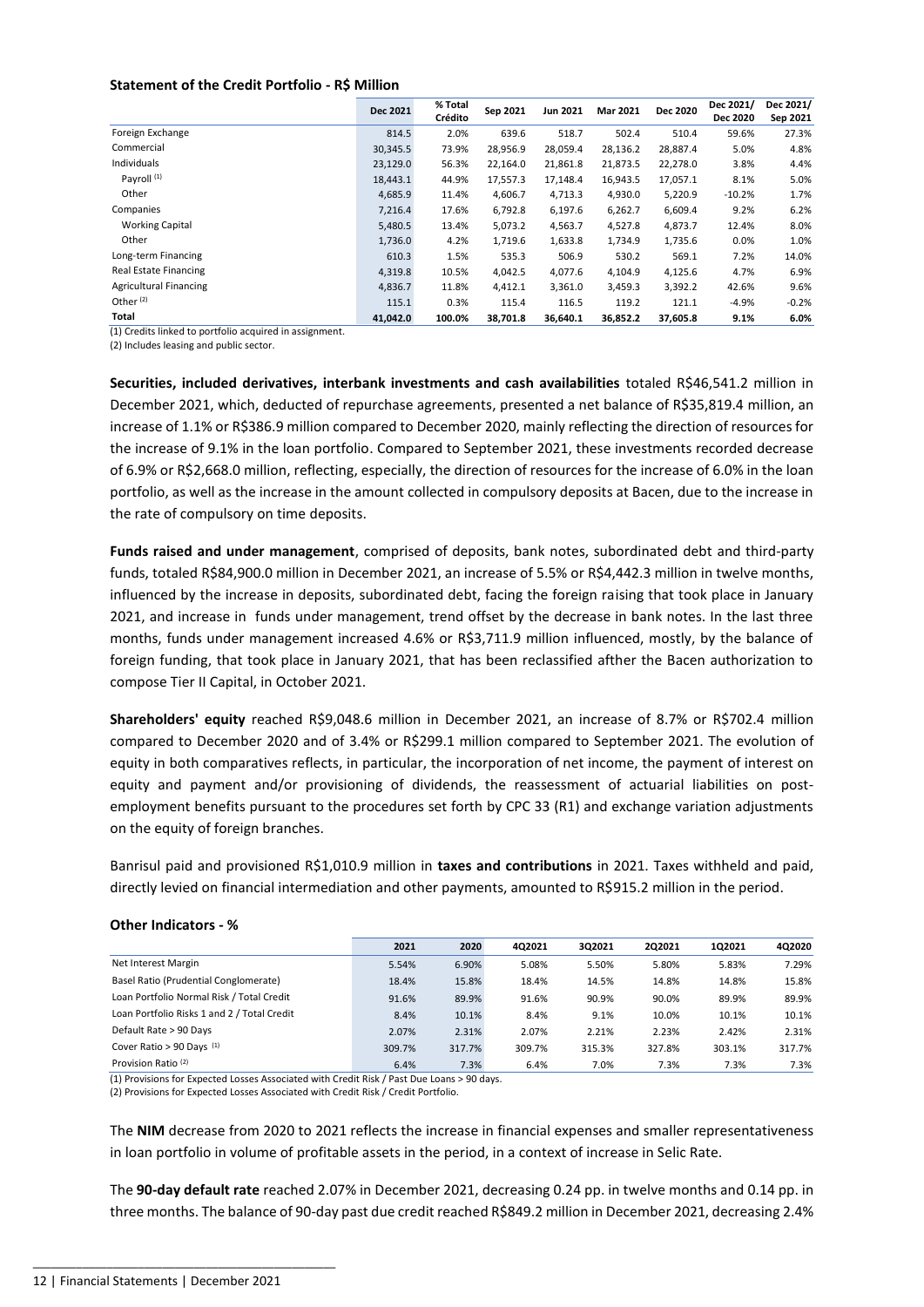in twelve months and 0.6% in three months. The 90-day past due **coverage ratio** reached 309.7% in December 2021, compared to 317.7% in December 2020 and 315.3% in September 2021. From December 2020 to December 2021, the decrease of the 90-day coverage ratio reflects the proportionally bigger decrease in the balance of loan loss provisions, facing the decrese in overdue loans . In comparison with September 2021, the decrease in coverage ratio reflects, mainly, the decrease in balance of loan loss provisions.

**Provision ratio** reached 6.4% of the credit portfolio in December 2021, 0.9 pp. below December 2020 and 0.6 pp. above September 2021. Loan loss provisions decreased 4.8% or R\$133.3 million in twelve months, due to the rolling over of risk rating levels, influenced by the economic scenario, and the decrease in volume of overdue loans. The portfolio of normal risk loans increased 1.7 pp. from December 2020. In the last quarter, the balance of loan loss provisions were decreased 2.4% or R\$63.5 million reflecting the rollover of the portfolio by rating levels; the credit portfolio classified as normal risk increased 0.7 pp. from September 2021.